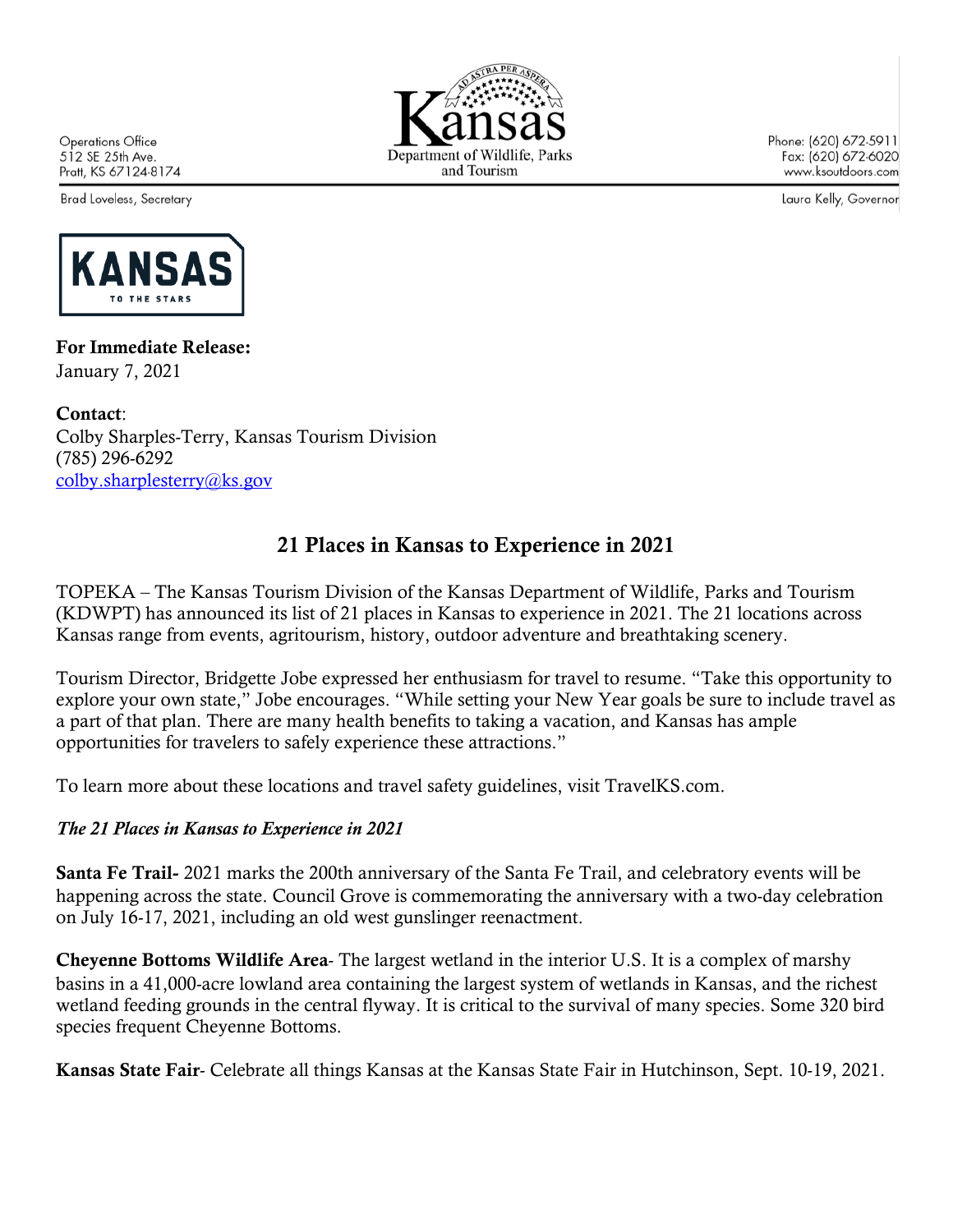Historic Sites- Kansas is home to 16 state-owned historic sites and 27 national historic landmarks. Explore our state's fascinating history from Bleeding Kansas, the Civil War, and Native American history, to frontier forts and historic trails.

Wine Trail- Before prohibition, Kansas combined with Missouri to form one of the largest grape-growing and winemaking regions in America. Kansas, because of the fertile soil, is the perfect home for select grape varieties. Kansas' landscape is dotted with a growing number of local wineries – some of which are nationally- and internationally-recognized.

Tanganyika Wildlife Park- Tanganyika, located in Goddard, is the only park in the U.S. with 10 interactive encounters where you can touch, feed, and even ride unique animal species. Handcrafted by Tanganyika keepers, choose from more than 15 experiences that will deepen your connection to some our nation's rare and endangered species.

State Parks- There are 28 state parks spread across Kansas. Some are amid steep, timbered slopes ringed in bus-sized boulders. Others are where prairie grasses and wildflowers stretch towards 10-mile horizons. Enjoy the hundreds of miles available for hiking where the terrain, and views, will leave you breathless.

Eisenhower Presidential Museum- Recently renovated with new exhibits, experience Ike and Mamie's story in their own words. The all-new 25,000 square-foot museum in Abilene boasts innovations in technological components and interactive exhibits guaranteed to engage audiences of all ages and learning styles.

Nicodemus- The oldest preserved black settlement west of the Mississippi River. Visitors can learn about Nicodemus history in the Visitor's Center and take a walking tour to view the historic buildings that represent the five pillars of the African American community: church, self-government, education, home and business.

Freedom's Frontier National Heritage Area- Extraordinary events in Freedom's Frontier National Heritage Area are forever woven into our nation's fabric. In the nineteenth century, the nation turned its eyes to the Missouri-Kansas border where differing definitions of "freedom" collided, inciting and fueling a Civil War. The heritage area, located in Lawrence, focuses on three main themes: Shaping the Frontier, Kansas/Missouri Border War and the Enduring Struggle for Freedom.

Tallgrass Prairie National Preserve- Nearly 11,000 acres of wide-open space, beautiful vistas, seasonal wildflowers, wildlife, a bison herd, and plenty of solitude. The Tallgrass Prairie National Preserve is the only unit in the National Park Service dedicated to preserving a rare remnant of tallgrass prairie. The preserve, located near Strong City, has more than 40 miles of hiking and nature trails.

Emma Chase Friday Nights- Enjoy live music every Friday night in Cottonwood Falls. Dance under the stars downtown with the historic Chase County Courthouse as your backdrop.

Field Station: Dinosaurs- A one-of-a-kind, prehistoric experience featuring more than 40 life-size, moving and realistic dinosaurs that are thrilling, educational and fun! Your expedition includes 10-acres of walking trails, more than 30 live shows, and games and activities conveniently located in Derby.

Drive-In Theatres- The nostalgic pastime of a drive-in theatre is no longer in the past. Kanopolis, Wichita, Dodge City and Kansas City each offer the perfect option for a fun, family night out.